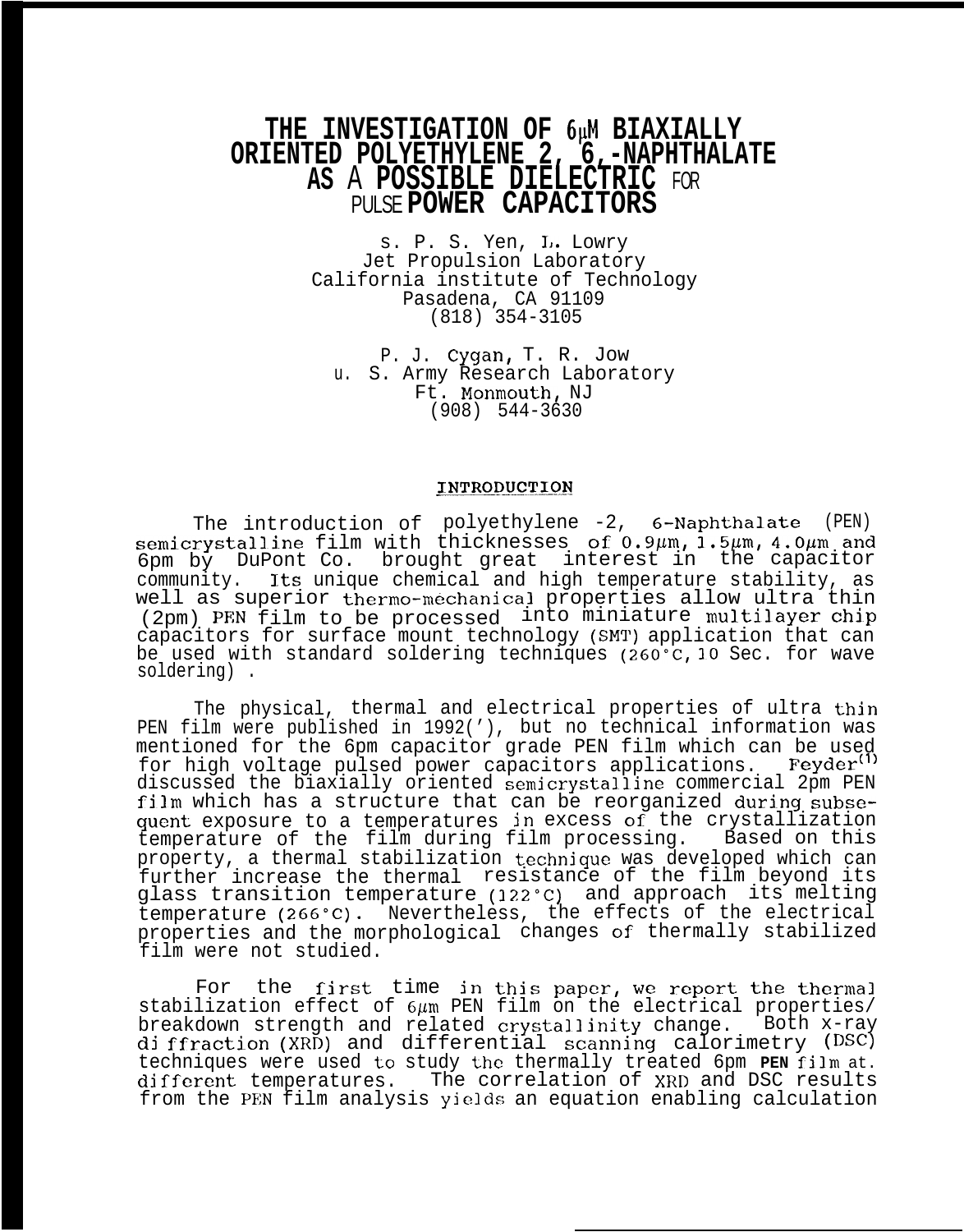of crystal linity from simple and inexpensive DSC heat of fusion data. This will allow PEN film users, as well as capacitor manufacture a method for monitoring quality and process control .

### EXPERIMENTAL

#### Thermal Treatment of 6µm PEN Film

The 6um PEN Film was provided by Dr. G. Feyder of DuPont de Nemours (Luxembourg) S.A. l'he film was wrapped on a glass cylinder and taped on all sides with high temperature Kapton adhesive tape before being placed in the oven for heat treatment. Three  $6\mu$ m PEN films were heat treated as follows:

Sample 1: 2 hours at 245°C Sample 2: 2 hours at  $245^{\circ}$ C +- 1 hour at  $255^{\circ}$ C Sample 3: 2 hours at  $245^{\circ}C + 1$  hour at  $255^{\circ}C + 1$  hour at 258°C

#### ELECTRICAL PROPERTIES

#### Breakdown Strength

 $\cdot$  . .

> Breakdown voltage (BDV) measurements were performed according to the ASTM standards, p. 349 and 3755, which describe procedures of tests at commercial power frequency (60 Hz) and direct voltagestress, respectively.

> Al 1 breakdown tests were conducted in silicon oil using rounded  $(0.8 \text{ mm radius})$  brass electrodes  $6.35 \text{ mm } (1/4")$  in diameter. The weight of the upper electrode was  $60 \pm 2g$ , as required by the standards. For DC breakdown Spellman RMP 50PN300 (50 kV, 6ma) power supply was used with voltage rate controlled by a voltage programmer. In all measurements, voltage was raised at a rate of 500 V/s until the breakdown occurred. The dc breakdown event itself was monitored on the Nicolet 4094 storage scope using Nicolet HV15HF high voltage probe. After each run, the sample was tested again for its ability to withstand voltage as an indicator<br>of breakdown. Depending on the spread of the breakdown data, Depending on the spread of the breakdown data, thirteen or more data points were obtained for each sample. Reported values are the averages and corresponding standard deviations.

## Dielectric Constant and Dissipation Factor

Standard measurements of dielectric constant  $(\epsilon)$  and dissipation factor (tan $\delta$ ) at room temperature (23°C) were conducted using nonmetallized 6pm thick PEN film samples, mercury electrodes 1 .905<br>cm in diameter. HP4284A LCR bridge and HP16047C test fixture. The cm in diameter, HP4284A LCR bridge and HP16047C test fixture. parameters used with ICR bridge were as follows: IV ac signal,  $C_{p}$ -D function, frequency range 20Hz to 1 MHz averaging ten values at. each frequency. The dielectric constant  $(\epsilon_{r})$  is calculated using a standard formula (C =  $\epsilon_0 \epsilon R/t$ ) with the thickness t checked before each measurement.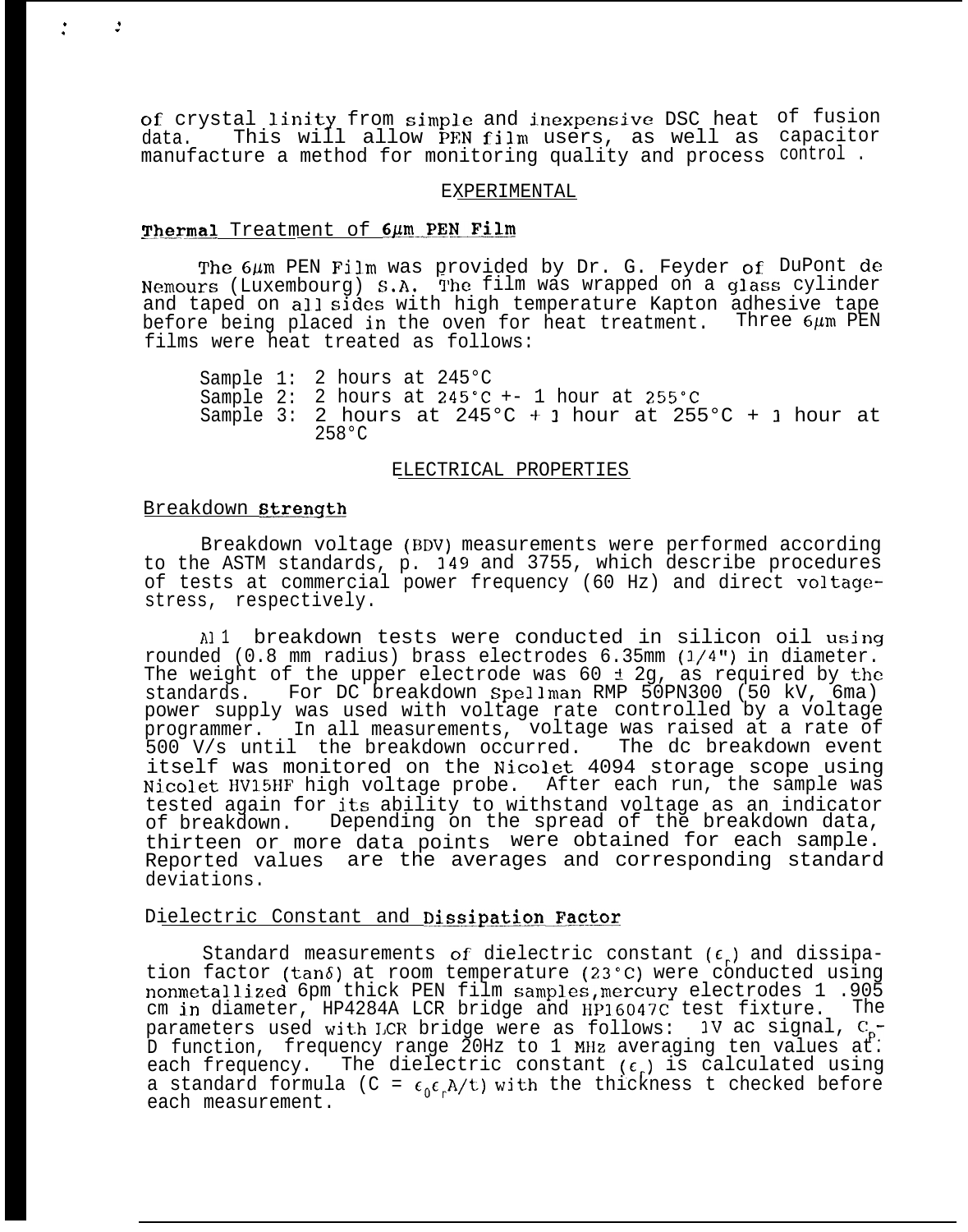## Dielectric Constant and Dissipation Factor vs. Temperature

To measure the dependence of  $\epsilon_{\text{p}}$  and tand on temperature, a system designed by Polymer Laboratory was used. It includes the GenRad brjdge (20Hz to 100kHz), temperature controller and high temperature (up to 300"c) dielectric fixture with unguarded 3.3 cm in diameter disk electrodes. The fixture is fully enclosed allowing the circulation of inert gas, in this case high purity argon. Metallized samples were used for this set-up. Once closed, the fixture with the sample inside was flushed with gas and continued<br>flow of gas, was maintained throughout the measurements. The flow of gas was maintained throughout the measurements. temperature controller was set to start from 40"C and raising the temperature at the rate of 2°C/min. with 6 minutes dwelling (stabilization) time at each 10°C increment, at which the dielectric properties were measured. Three runs with three different<br>limiting temperatures were performed on the same sample. In the limiting temperatures were performed on the same sample. first run, the limit was set to temperature just below PEN film T<sub>g</sub> at 110"C. After cooling down, the second limit was set to temperature below crystallization at 160"C. After cooling the sample again, the limit of the third and final run was set to 220"C.

## X-Ray Diffraction

The x-ray diffraction data was acquired using a conventional diffractometer stage. Since the diffraction intensity is a very sensitive function of sample position, the thin PEN films were positioned on a ribbon-like platinum foil which served as the sample support and provided a reference diffraction response for<br>the calibration of the scattering angel. Different pieces of the calibration of the scattering angel. virgin material were individually heat treated. Only flat pieces<br>were used in the analysis. The diffraction scans covered a two-The diffraction scans covered a twotheta range of 38 degrees startjng at 5 degrees two-theta. Figure 1 shows the XRD spectra of commercial  $6\mu$ m PEN film heat treated at different temperatures. The sum total of the x-ray counts from the amorphous and crystalline peaks was determined for each sample by subtracting the platinum spectrum from each sample spectrum. usually intense crystalline peak was assumed to be symmetrjc and to be superimposed on a broad amorphous background. A plot of amorphous versus crystalline intensity is shown in Figure 2. The intercepts were calculated from a least-square, straight-li.ne fit to the data.

## Differential Scanning Calorimetry

This method was used to determine the glass transition<br>Prature (T) and melting point (T) of the films. The DSC temperature  $(T_q)$  and melting point  $(T_n)$ , of the films. experiments were done on a DuPont 910 at a heating range of 30°C/min. jn lidded aluminum pans under an argon purge.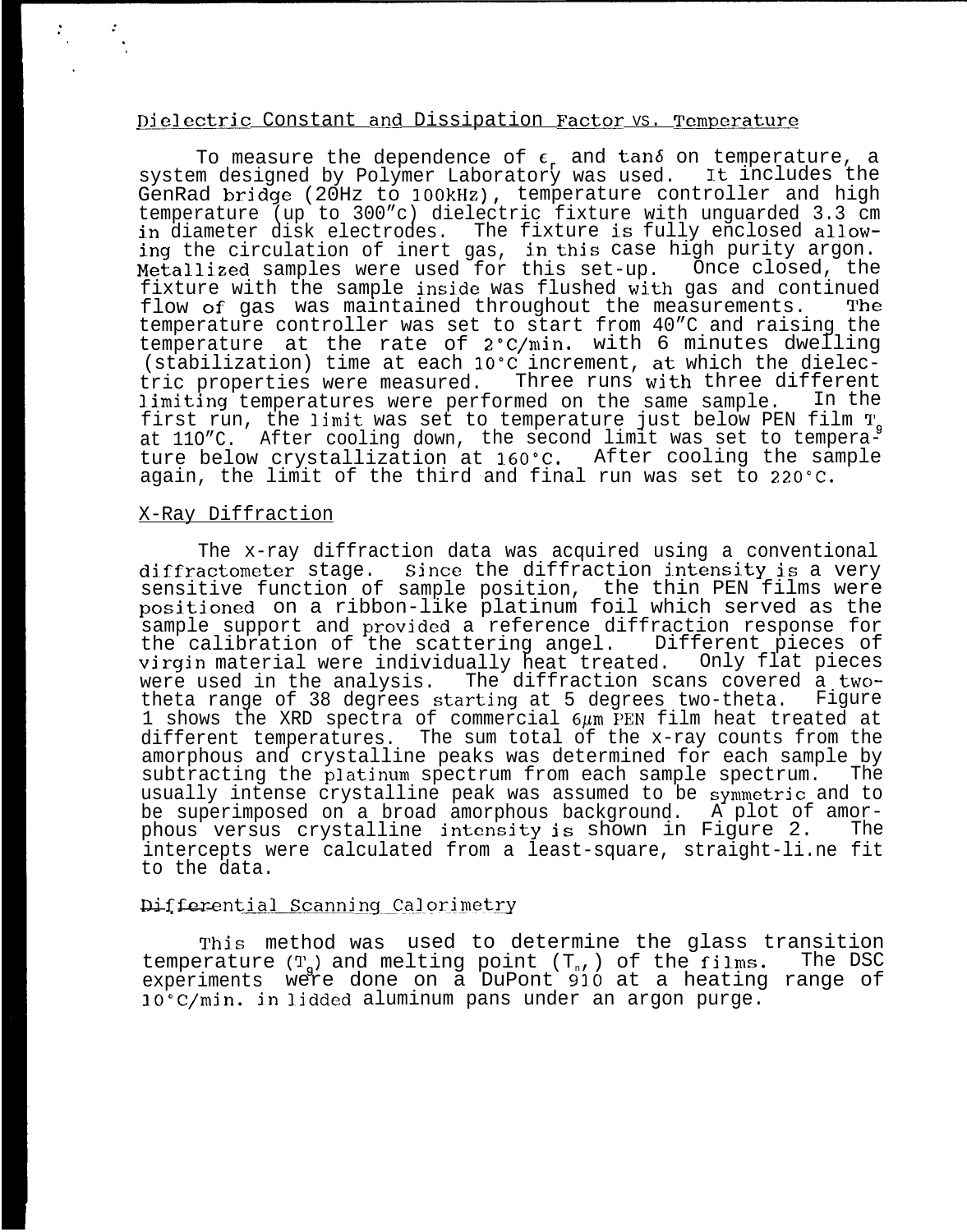XRD and DSC

The XRD method was used to determine the degree Of crystal linity of the PEN film. rodetermine the degree of crystal linity in a single phase polymer by x-ray diffraction, the Hermans-<br>Weidinger method can be used(2). This method depends on the existence of proportional ity between the crystal line diffraction i ntensi ty  $I_c$  and the crystalline portion of the material (XC), and between the amorphous diffraction intensity  $I_a$  and the amorphous portion  $(X, )$ . This means that the crystalline fraction is proportional. to I, by some proporti. onal. i.ty constant. p, or

$$
X_C = pI_c
$$

and by the same reasoning

$$
X_{a} = qI_{a} = 1 - X_{c}
$$

therefore

$$
XC = I + - \qquad \qquad \qquad \left[\begin{array}{c} (qI_x) \\ (pI_z) \end{array}\right]^n
$$

If the values of  $I_c$  are plotted against  $I_a$ , the points should<br>lie on a straight line that represent the regression line of the correlation between I and I. The points of intersection on the<br>axis give the values for completely amorphous and completely<br>crystall ine samples, designated by  $1_{c100}$  and From this, the numerical values of the proportionality constants can be determined  $by:$ 

$$
p = \frac{1}{T_{c100}} \quad q = \frac{1}{T_{c100}}
$$

To determine the integrated intensities  $(1_c)$  of the crystalline reflections, we used a Pearson VIII distribution

Table I lists the  $I_c$  and  $I_a$  values of four  $6\mu$ m PEN films shown in Figure 1.

Figure 2 is the least square plot of  $I_a$  vs.  $I_c$ . The percent of crystallinity of the four films studied are listed in 'l'able I.

The DSC spectra of four films studied are shown in Figure 3. No detectable glass transition temperature (T) was observed in any<br>of the four samples. The melting point and heat of fusion values are listed in Table II. The virgin PEN  $6\mu$ m film had lowest heat of fusion value, but with the highest melt.ing point when compared with all heat treated films. 'l'he virgin film has the highest amorphous phase content which may have been entrapped in the crystalline phase and caused the increase of crystal thickness which gives the lower heat of fusion and higher melting point values. Figure 4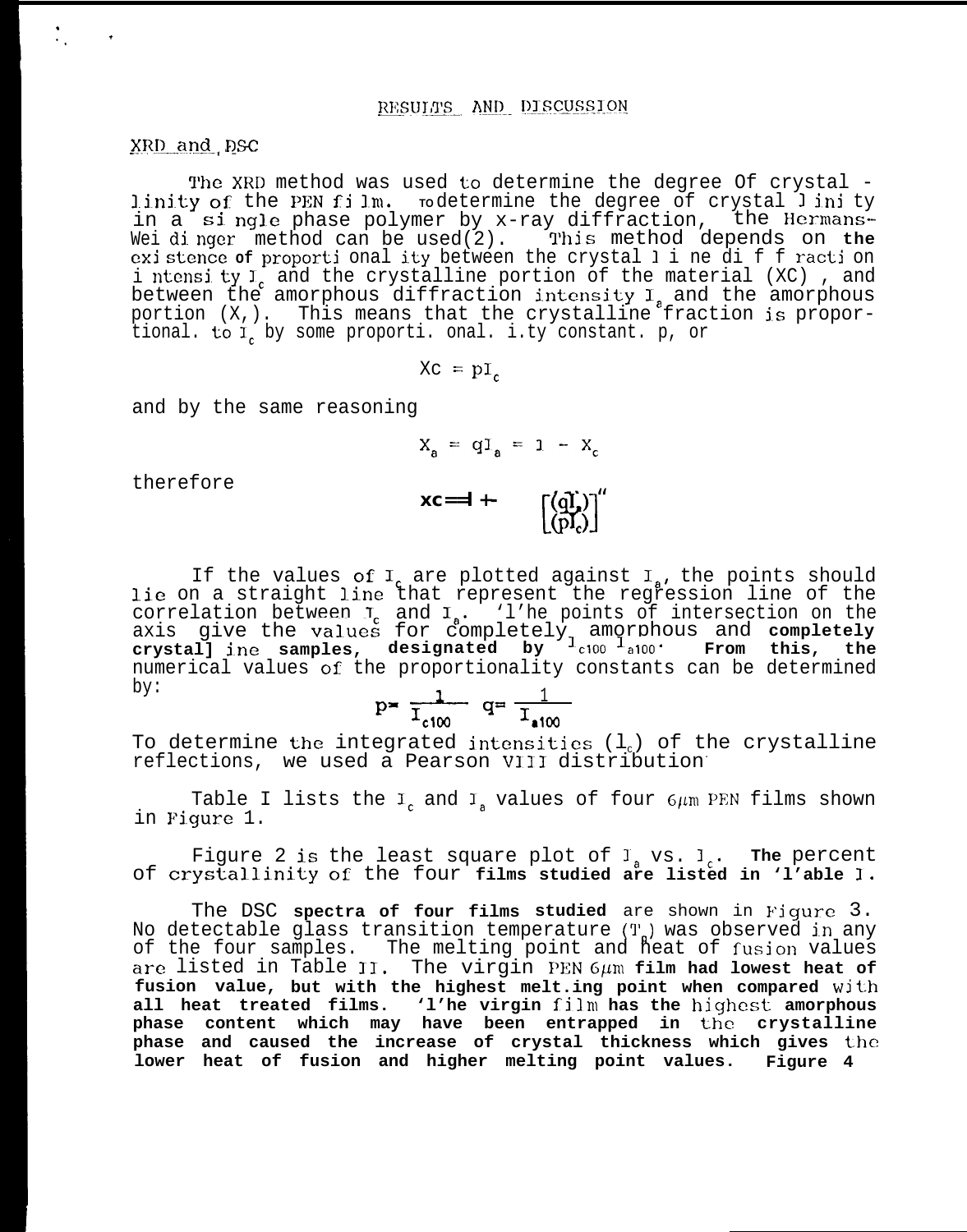shows the relationship of percent of crystallinity ( $X_c$ ) and heat of fusion. The slope of the plot is 1.058 and the following equation can be established:

 $X_c = 1.058$  x heat of fusion (J/gin)

For a given PEN film,  $X_c$  can be obtained when heat of fusion value is known. Table 3 listed the %X, values determined by XRD, as well as calculated from DSC heat of the fusion results.

The  $x_c$  values obtained from XRD method has an error of  $\pm 10\$ which is less accurate than the value obtained form DSC method due to the difficulty of separating  $I<sub>a</sub>$  and  $I<sub>c</sub>$  from x-ray spectrum.

#### Electrical Properties

The electrical breakdown strength of virgin  $6\mu$ m PEN films heat treated at different temperatures, and  $X<sub>c</sub>$  obtained from DSC method are listed in Table 4. The sample 2 (2 hrs. 245 $^{\circ}$ C + 1 hr. 255 $^{\circ}$ C) has best of the BDS value of 3.84 fO.29 kV, which is -17% higher and the  $x_c$  also has 12% higher value of crystalline than the virgin film. The dielectric constant  $(\epsilon_{\rm r})$  and dissipation factor (tan $\delta$ ) of virgin 6 $\mu$ m PEN film measured at room temperature and 1 KHz with mercury electrode yield values of  $\epsilon = 3.04$ , tan $\delta = 0.0043$ , which are identical with the data reported by Feyder<sup>(1)</sup>. Figure 5 shows dielectric constant, dissipation factor of commercial  $6\mu$ m PEN film as a function temperatures and frequencies. The low  $\epsilon$ , due to the removed volatile species such as water, which are removed during metallization of aluminum on both sides of the film to make electrodes. The increase of  $\epsilon$  above 120°C is due to the volume increase above the  $T_{0}$  of the film. At temperatures near  $T_{0}$  $(-120 °C)$ , a tan6 minimum at frequencies lower than 100 Hz is observed, but at temperatures near 180°C, a second minimum at frequencies lower than 100 llz may be caused by the polymer chain structure reorganized during subsequent exposure to temperatures in excess of the crystallization temperature of the film during film processing.

## **CONCLUSION**

- 1. DSC and XRD results shown heat treated 6µm PEN films had higher crystallinity.
- 2. An equation to calculate %X, from heat of fusion (from DSC) was developed, which will provide capacitor manufacturers and PEN film users a method for monitoring film quality and process control.
- 3. Electrical breakdown strength (EBS) of PEN **film increases** when crystallinity of the film increases. For 6pm PEN film heat treated at 2 hrs. 245°C plus 1 hr. 255°C gave the best EBS value. This is ~17% higher than that of virgin film with similar standard deviation of the EBS value.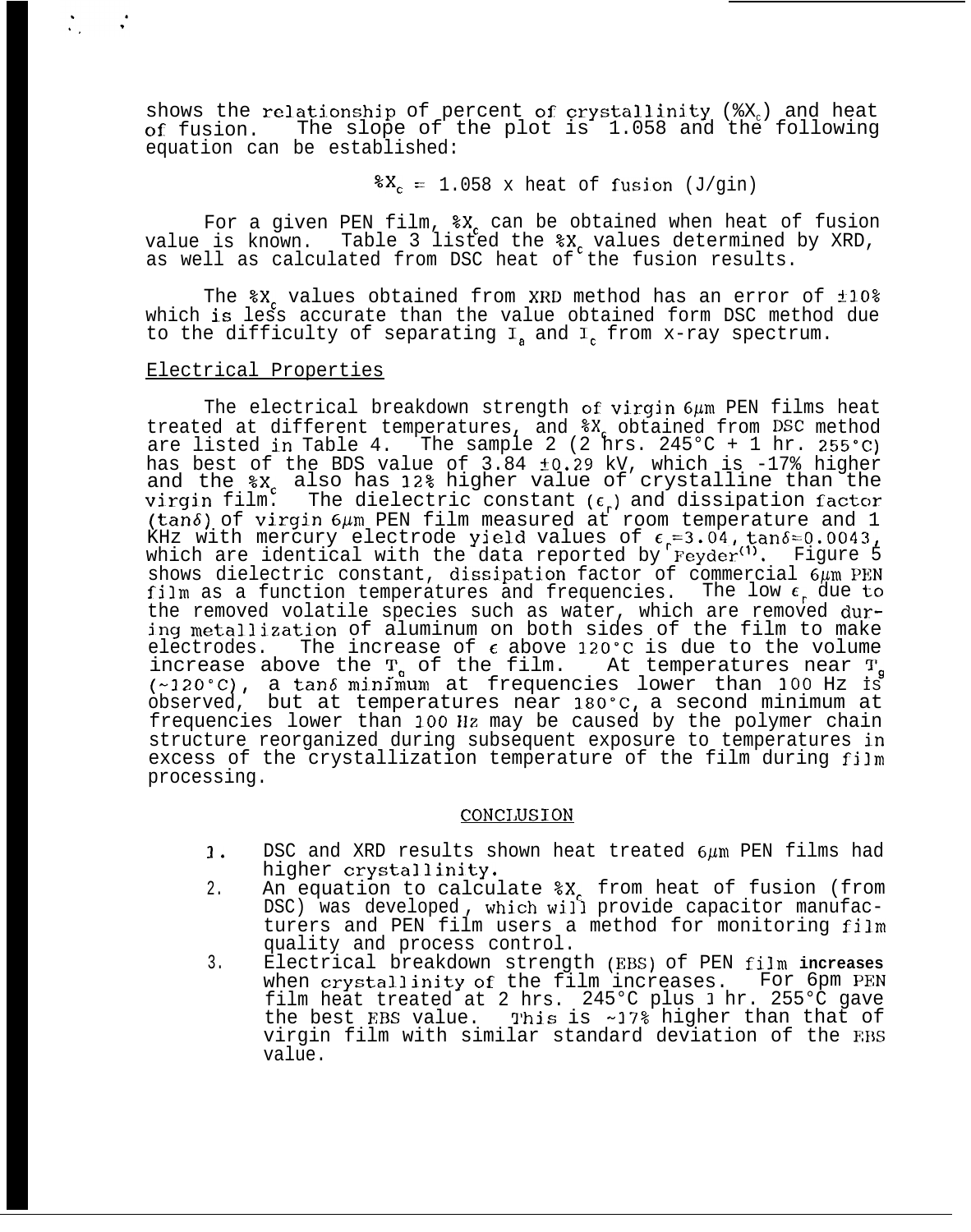The above results suggest when 6um PEN film is used as  $4.$ capacitor dielectric film for pulsed power application. The energy density of the capacitor can be increased by heat treatment of capacitor winding section at 2 hrs. 255°C to increase the EBS of the film  $245^{\circ}$ C -t- 1 hr. before packaging.

## **ACKNOWLEDGEMENTS**

This work was conducted by the Jet Propulsion Laboratory, California Institute of Technology, under contract NAS7-918 with It was the National Aeronautics and Space Administration" sponsored by the U.S. Army Research Laboratory, Ft. Monmouth, New The authors also acknowledge the assistance of Dr. G. Jersey. Feyder of DuPont de Nemours (Luxembourg), S.A., providing the  $6\mu$ m PEN film used in this study.

#### REFERENCES

- Gusty Feyder, "Ultra-Thin PEN Film for Metallized Film  $(1)$ Capacitors", CART-Europe, Oct. 5-8, 1992, Brugge, Belgium.
- $(2)$ P. H. Hermans and A. Weidinger, Makromockulare Chem., 24, 44 46, 1.961.



EIGURE 1: X-RAY DIFFRACTION SPECTRA OF COMMERCIAL **SUM PEN FILM HEAT TREATED AT DIFFERENT TEMPERATURES** 

FIGURE 2: REGRESSION CURVE OF COMMERCIAL GUM PEN FILM, HEAT TREATED AT DIFFERENT TEMPERATURES  $4000<sub>7</sub>$  $I_{c100}$  = 36940 SLOPE-9, 58? 3500  $I_{A100} = 3856$  $P = 2.7 \times 10^{-5}$ 3000  $0 = 2,59x10-q$ 2500  $\mathbf{C}$  2000 1500 1000 500  $0<sub>1</sub>$  $\overline{15}$  $\overline{5}$  $35$  $20^{\circ}$  $25$  $30<sup>°</sup>$  $1'0$  $\overline{c}$ (Thousands)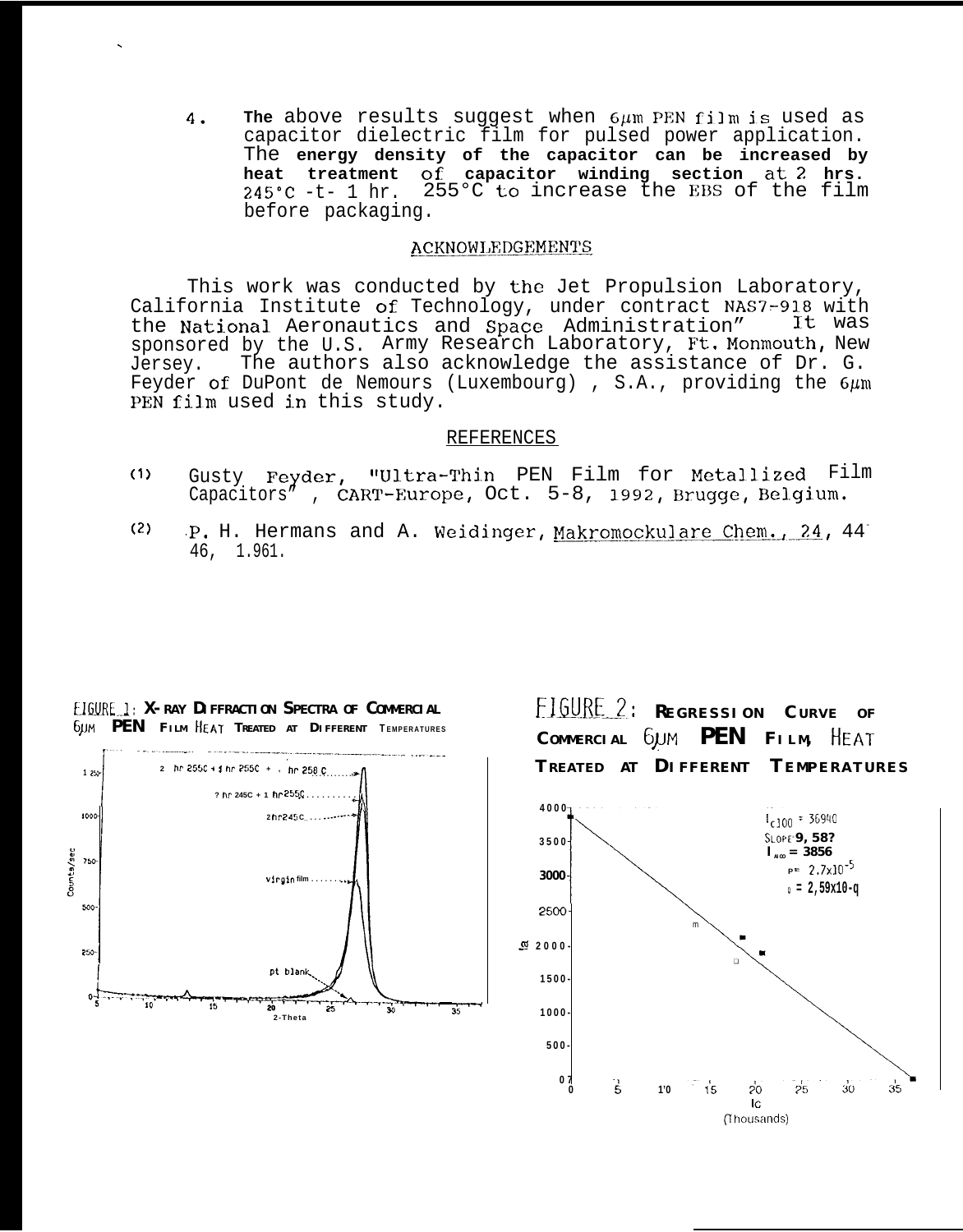| Sample No. | Condition of<br>heat treatment                | łc.<br>(crystalline<br>count) | la<br>(amorphous)<br>count) | $XXC$ $*$ |
|------------|-----------------------------------------------|-------------------------------|-----------------------------|-----------|
|            | virgin                                        | 13458                         | 2278                        | 36.3      |
|            | 2 hrs 245° C                                  | 18007                         | 1765                        | 48.6      |
|            | 2 hrs 245° C +<br>1 hr 255° C                 | 18621                         | 2106                        | 50.3      |
|            | 2 hrs 245° C+<br>1 hr 255° C +<br>1 hr 258° C | 20716                         | 1884                        | 55.9      |

 $96X_C$  calculate from  $\%X_C$ . Pl<sub>a</sub> (P=2.7 x 10.5)

Table 1. x-ray diffraction results of commercial 6 pm virgin and heat treated<br>PEN films.

|            | , Condition of                  | Melting Point         | <b>Heat of Fusion</b> |
|------------|---------------------------------|-----------------------|-----------------------|
| Sample No. | heat treatment                  | $(Tm) \in \mathbb{C}$ | $(J/\text{gm})$       |
|            | virgin                          | 266.13                | 42.57                 |
|            | 2 hrs $245^\circ$ $\textdegree$ | 258.86                | 52.83                 |
|            | 2 hrs 245° C+                   | $\mathbf{u}$          |                       |
| ,          | 1 hr 255° C                     | 262.12                | 53.85                 |
|            | $2$ hrs $245^{\circ}$ C+        |                       |                       |
|            | 1 $\text{Im } 255^{\circ}$ C+   | 264.4                 | 54.59                 |
|            | 1 hr $258^\circ$ C              |                       |                       |

Table 2. DSC results of commercial 6 µm virgin and heat treated PEN films.

FIGURE  $4$ : HEAT OF FUSION VS  $X_c$  OF COMMERCIAL 6UM PEN FILM "TREATED AT DIFFERENT TEMPERATURES